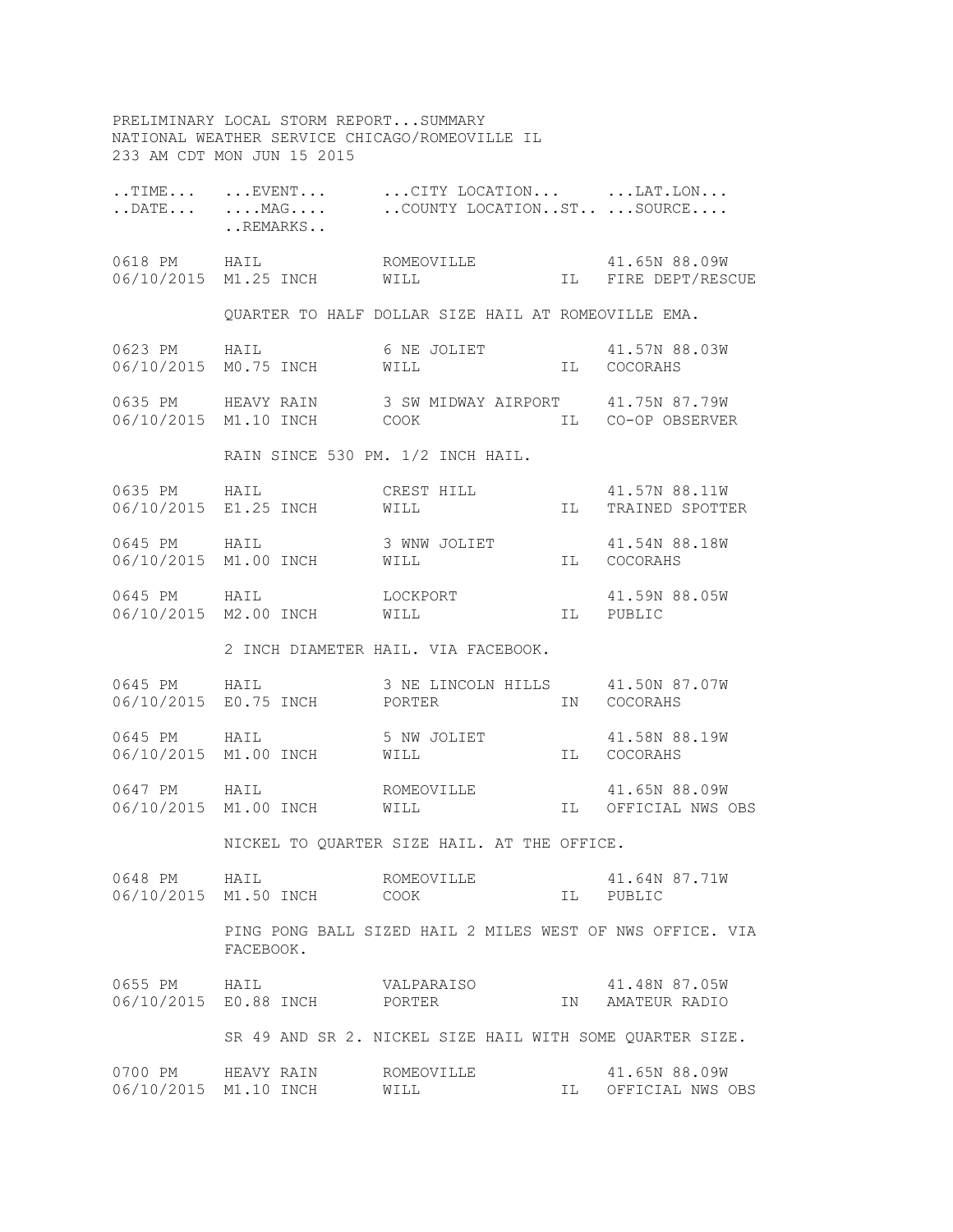STORM TOTAL 1.10 INCHES OF RAIN THROUGH 7PM AT NWS OFFICE.

0705 PM FLOOD JOLIET 41.53N 88.12W 06/10/2015 WILL WILL IL NWS EMPLOYEE

> WESTERN AVE. A FOOT TO A FOOT AND A HALF OF WATER ON THE ROAD.

| 0716 PM | HATT.                 | MINOOKA       |     | 41.46N 88.26W  |
|---------|-----------------------|---------------|-----|----------------|
|         | 06/10/2015 M1.75 INCH | GRUNDY        | TT. | EMERGENCY MNGR |
| 0720 PM | HATT.                 | 2 NNW MINOOKA |     | 41,48N 88,28W  |
|         | 06/10/2015 M4.75 INCH | KENDALL.      | TT. | PUBLIC         |

 ADJSUTED FOR ACTUAL LOCATION. HAIL SIZE WAS MEASURED AT 4.75 INCHES...LARGER THAN SOFTBALL SIZE HAIL. THIS WAS REPORTED AT CAMDEN DRIVE AND KETTLESON DRIVE IN MINOOKA. PHOTO VIA FACEBOOK. DAMAGE REPORTED CLOSE TO THIS LOCATION INCLUDED SHATTERED VEHICLE WINDSHIELD AND DAMAGE TO MULTIPLE OTHER VEHICLES. THIS WAS AT LEAST THE LARGEST HAIL REOCRDED IN THE STATE OF ILLINOIS SINCE 1961 AND POSSIBLY THE LARGEST OFFICIAL RECORD FOR THE STATE.

| 0723 PM               | HATT. | 3 WSW MINOOKA | 41.52N 87.93W |
|-----------------------|-------|---------------|---------------|
| 06/10/2015 M2.75 INCH |       | WILL          | PUBLIC        |

 REPORT FROM JUNE 10. TIME ESTIMATED PER RADAR AND OTHER REPORTS.

| 0725 PM               | HAIL | MINOOKA | 41.46N 88.26W   |
|-----------------------|------|---------|-----------------|
| 06/10/2015 M2.00 INCH |      | GRUNDY  | TRAINED SPOTTER |

2 INCH DIAMETER HAIL.

| 0726 PM | HATL.                 | SHOREWOOD | 41.52N 88.20W   |
|---------|-----------------------|-----------|-----------------|
|         | 06/10/2015 M1.00 INCH | WILL      | TRAINED SPOTTER |
| 0733 PM | HATT.                 | CHANNAHON | 41.43N 88.22W   |

06/10/2015 M1.00 INCH WILL STEET WILL IL EMERGENCY MNGR

DAMAGE TO CARS REPORTED.

| 0748 PM               | HATT. | CHANNAHON | 41.43N 88.22W   |
|-----------------------|-------|-----------|-----------------|
| 06/10/2015 M1.25 INCH |       | WILL      | TRAINED SPOTTER |

HAIL HAS BEEN FALLING FOR 20 MINUTES.

| 0750 PM               | HAIL | MINOOKA | 41.46N 88.26W  |
|-----------------------|------|---------|----------------|
| 06/10/2015 E2.75 INCH |      | GRUNDY  | EMERGENCY MNGR |

GOLF BALL TO BASEBALL SIZED HAIL.

| 0752 PM | HATT.                 | CHANNAHON     | 41.43N 88.22W |
|---------|-----------------------|---------------|---------------|
|         | 06/10/2015 M1.75 INCH | WILL<br>- T T | AMATEUR RADIO |
| 0753 PM | TSTM WND DMG          | LOWELL        | 41.29N 87.41W |